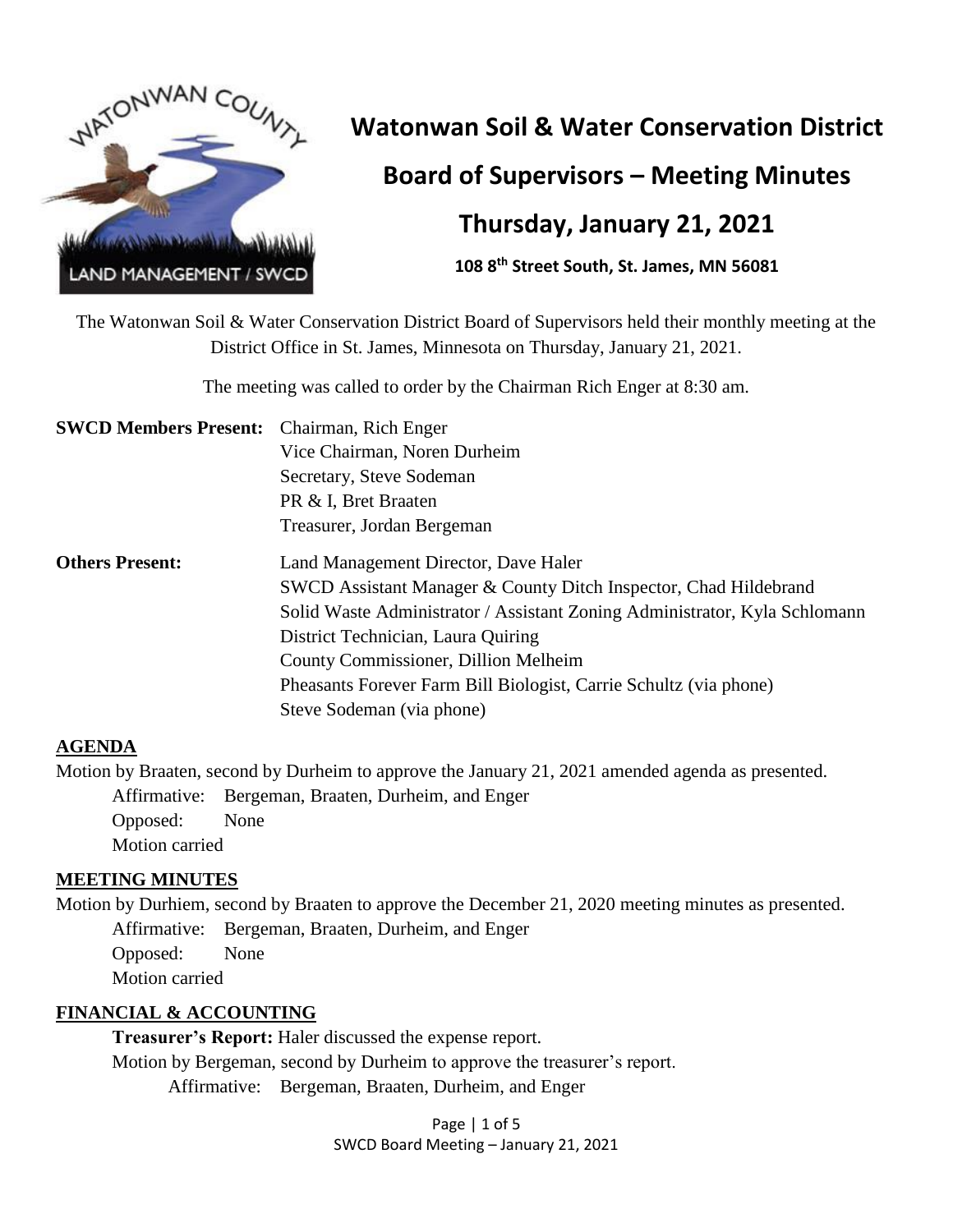Opposed: None Motion carried

**Bills to Pay:** Haler discussed the monthly bills to pay.

Motion by Braaten, Second by Bergeman to approve payment of bills in the amount of \$48,947.44.

Affirmative: Bergeman, Braaten, Durheim, and Enger Opposed: None Motion carried

#### **Supervisor Per Diem:** None

#### **BOARD REPORTS**

**Greater Blue Earth River Basin Alliance (GBERBA):** meeting on 1/22/2021 **MASWCD:** No Report

**Watonwan River Comprehensive Watershed Management Plan:** Application process is moving along. Hoping to submit in early March for Late March approval and April fund disbursement.

**2021** 

**South Central TSA:** No Report

**Liaison Committee:** No Report

**Commissioner Report:** No Report

#### **SWCD ACTION ITEMS / BUSINESS ITEMS**

| <b>2020 Board Seats</b>                                | <b>New 2021 Board Seats</b>                            |  |
|--------------------------------------------------------|--------------------------------------------------------|--|
| <b>Chairman</b> - Rich Enger                           | <b>Chairman</b> – Rich Enger                           |  |
| Vice Chairman - Noren Durheim                          | Vice Chairman - Noren Durheim                          |  |
| <b>Secretary - Steve Sodeman</b>                       | <b>Secretary - Steve Sodeman</b>                       |  |
| <b>Treasurer</b> - Jordan Bergeman                     | <b>Treasurer</b> – Jordan Bergeman                     |  |
| <b>PR &amp; I</b> - Bret Braaten                       | <b>PR &amp; I</b> – Bret Braaten                       |  |
| <b>SWCD Board:</b>                                     |                                                        |  |
| <b>2020 Committees</b>                                 | <b>New 2021 Committee Elections</b>                    |  |
| <b>County Liaison Committee</b>                        | <b>County Liaison Committee</b>                        |  |
| Rich Enger<br>$\bullet$                                | Rich Enger<br>$\bullet$                                |  |
| <b>Steve Sodeman</b>                                   | <b>Steve Sodeman</b>                                   |  |
| <b>Personnel</b>                                       | <b>Personnel</b>                                       |  |
| <b>Bret Braaten</b>                                    | <b>Bret Braaten</b>                                    |  |
| Jordan Bergeman                                        | Jordan Bergeman                                        |  |
|                                                        |                                                        |  |
| <b>Watonwan River Comprehensive</b>                    | <b>Watonwan River Comprehensive</b>                    |  |
| <b>Management Plan</b>                                 | <b>Management Plan</b>                                 |  |
| Rich Enger<br>$\bullet$                                | Rich Enger<br>٠                                        |  |
| Noren Durheim (1 <sup>st</sup> Alternate)<br>$\bullet$ | Noren Durheim (1 <sup>st</sup> Alternate)<br>$\bullet$ |  |
| Steve Sodeman (2 <sup>nd</sup> Alternate)              | Steve Sodeman (2 <sup>nd</sup> Alternate)              |  |
| <b>Annual Planning</b>                                 | <b>Annual Planning</b>                                 |  |
| Rich Enger                                             | <b>Rich Enger</b>                                      |  |
| <b>Steve Sodeman</b>                                   | <b>Steve Sodeman</b><br>$\bullet$                      |  |

Page | 2 of 5 SWCD Board Meeting – January 21, 2021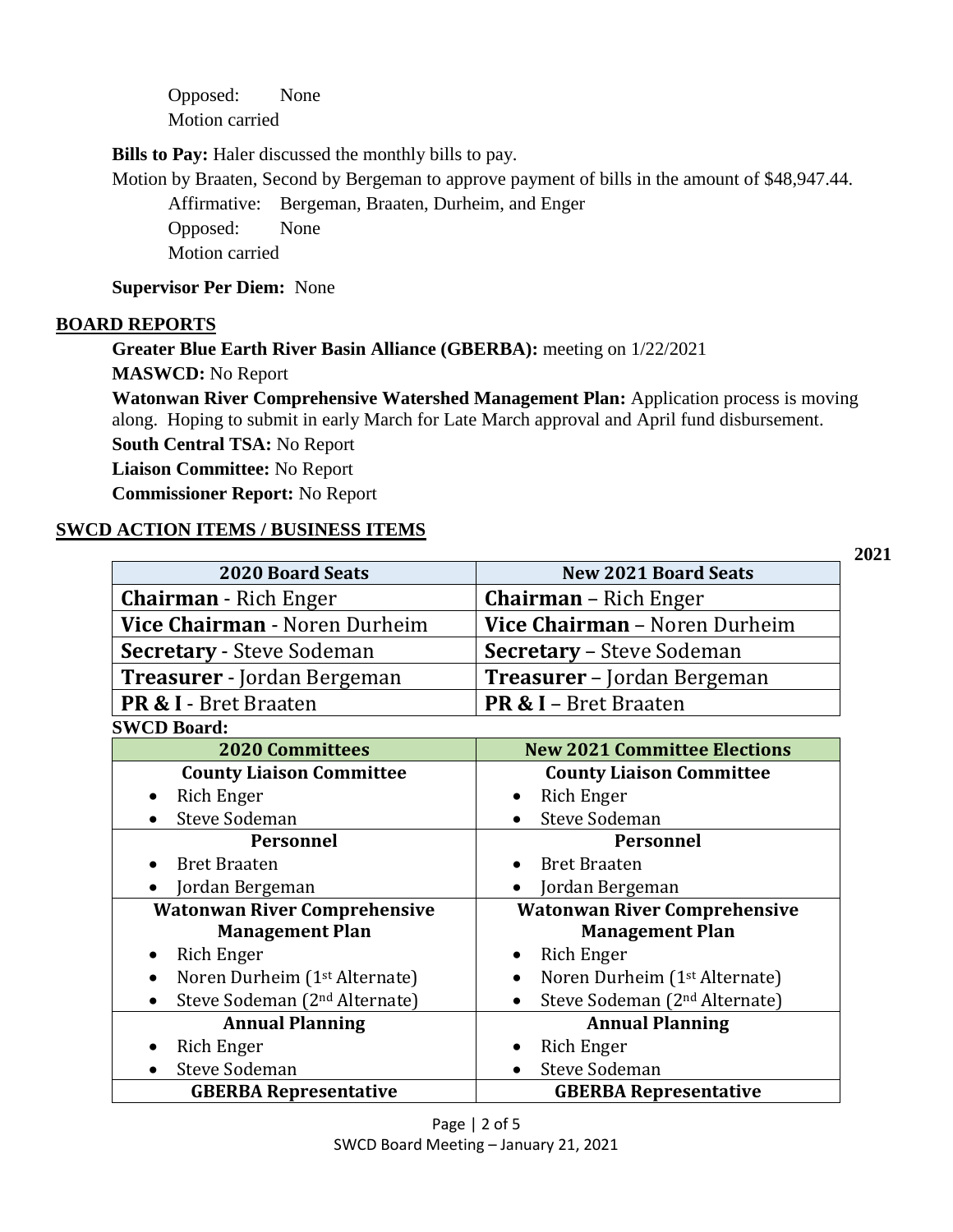| Rich Enger<br>$\bullet$                  |  |
|------------------------------------------|--|
| <b>Steve Sodeman</b>                     |  |
| <b>South Central TSA Representative</b>  |  |
| Noren Durheim                            |  |
| Bret Braaten (1 <sup>st</sup> Alternate) |  |
| <b>Reinvest In Minnesota (RIM)</b>       |  |
| <b>Full Board</b><br>$\bullet$           |  |
| <b>Cost-Share</b>                        |  |
| <b>Full Board</b>                        |  |
| <b>Environmental Education</b>           |  |
| <b>Steve Sodeman</b>                     |  |
| EQIP                                     |  |
| Jordan Bergeman                          |  |
| <b>Steve Sodeman</b>                     |  |
| Grants                                   |  |
| <b>Full Board</b>                        |  |
| PR & I and Legislation                   |  |
| Jordan Bergeman<br>٠                     |  |
| <b>Bret Braaten</b>                      |  |
| <b>Wetlands Conservation Act (WCA)</b>   |  |
| <b>Full Board</b>                        |  |
|                                          |  |

Motion by Braaten, Second by Durheim to approve board seats remain the same is 2021 as they were in 2020 as listed above.

Affirmative: Bergeman, Braaten, Durheim, and Enger

Opposed: None

Motion carried

Motion by Braaten, Second by Durheim to approve 2021 committees remain the same as they were in 2020 as listed above.

Affirmative: Bergeman, Braaten, Durheim, and Enger

Opposed: None

Motion carried

#### **Mileage Reimbursement Rate = \$0.56 per mile for 2021:**

Motion by Bergeman, second by Braaten to approve the mileage reimbursement rate of \$0.56/mile for 2021.

Affirmative: Bergeman, Enger, Durheim, and Sodeman Opposed: None Motion carried

#### **Official Authorization of 2021:**

Motion by Braaten, second by Bergeman to approve the County being the financial authorization and the Scoop being the official newspaper for the Watonwan SWCD in 2021.

Affirmative: Bergeman, Braaten, Enger, and Durheim

Opposed: None

Motion carried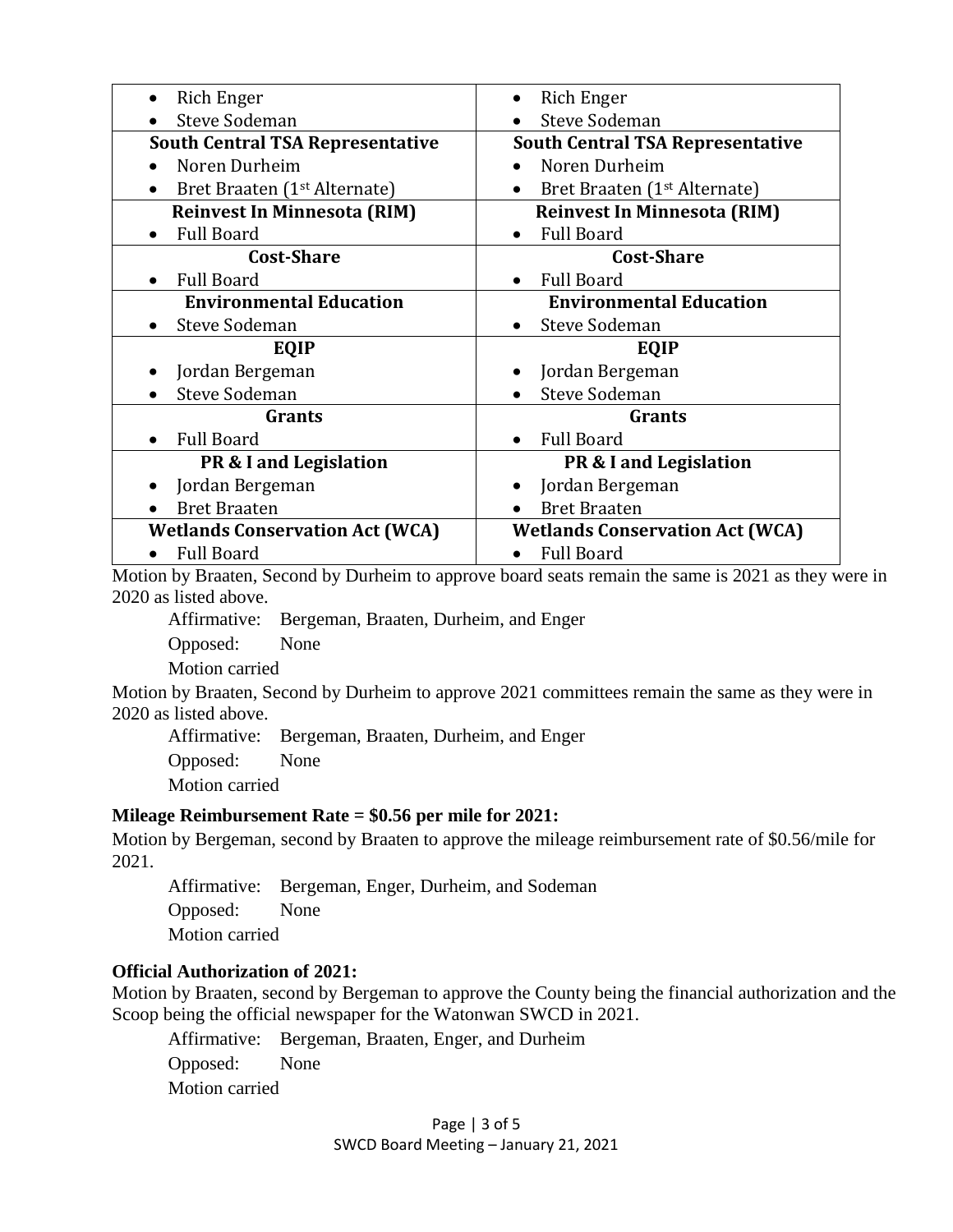#### **Approval for Staff Signatory:**

Motion by Braaten, second by Bergeman to approve Dave Haler and Chad Hildebrand as the staff signatories for the BWSR financial reports, Well Sealing cost-share, WIA, and RIM.

Affirmative: Bergeman, Braaten, Durheim, and Enger Opposed: None Motion carried

#### **State Cost-Share rates in 2021:**

Motion by Bergeman, second by Braaten to approve well sealing cost share at the rate of 50% up to \$400 per well.

Affirmative: Bergeman, Braaten, Durheim, and Enger

Opposed: None

Motion carried

Motion by Braaten, second by Durheim to approve tile intake cost share at a rate of \$500 per rock intake and \$200 per Hickenbottom.

Affirmative: Bergeman, Braaten, Durheim, and Enger

Opposed: None

Motion carried

#### **Well Sealing Cost-Share Payment Reimbursements:**

- **A. Marlo Mashoff**: 18-LCG-AW-06
	- Total Project Cost =  $$885.00$
	- 50% Cost-Share Amount = **\$400.00**
- **B. Trent Hagen**: 18-LCG-AW-09
	- Total Project Cost  $= $775.00$
	- 50% Cost-Share Amount = **\$387.50**

Motion by Durheim, second by Bergeman to approve payments for Marlo Mashoff and Trent Hagen for a combined total of \$787.50.

Affirmative: Bergeman, Braaten, Durheim, and Enger

Opposed: None

Motion carried

#### **2021 Seasonal Intern Position:**

Motion by Braaten, second by Bergeman to approve the hire of a seasonal intern for 2021 to be split between SWCD, AIS, & SW.

Affirmative: Bergeman, Braaten, Durheim, and Enger

Opposed: None

Motion carried

**Program Advertisement:** Discussion was had about doing radio ads to advertise things such as CREP/RIM, WIA, etc. It was mentioned to have a meeting with the CO-Ops, seed producers, and agronomists and give them the information as they feel that would be more effective. SWCD staff will look into hosting a meeting for those people to get that information out there.

#### **SWCD PROGRAM UPDATES & REPORTS**

**Watonwan River Comprehensive Watershed Management Plan:** Hildebrand previously stated that it has been approved by the BWSR board and the funding application is being worked on.